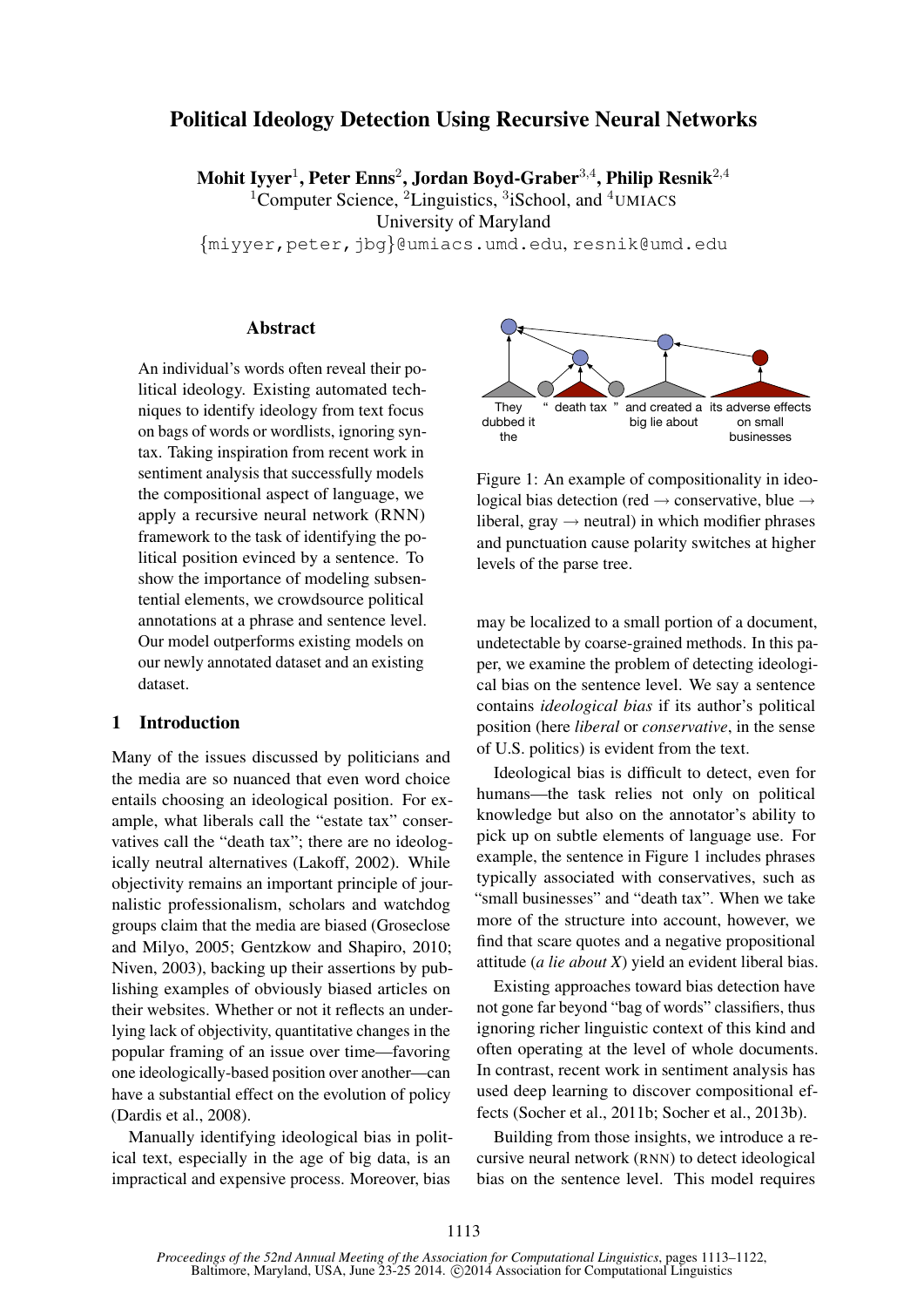

Figure 2: An example RNN for the phrase "socalled climate change". Two *d*-dimensional word vectors (here,  $d = 6$ ) are composed to generate a phrase vector of the same dimensionality, which can then be recursively used to generate vectors at higher-level nodes.

richer data than currently available, so we develop a new political ideology dataset annotated at the phrase level. With this new dataset we show that RNNs not only label sentences well but also improve further when given additional phrase-level annotations. RNNs are quantitatively more effective than existing methods that use syntactic and semantic features separately, and we also illustrate how our model correctly identifies ideological bias in complex syntactic constructions.

### 2 Recursive Neural Networks

Recursive neural networks (RNNs) are machine learning models that capture syntactic and semantic composition. They have achieved state-of-the-art performance on a variety of sentence-level NLP tasks, including sentiment analysis, paraphrase detection, and parsing (Socher et al., 2011a; Hermann and Blunsom, 2013). RNN models represent a shift from previous research on ideological bias detection in that they do not rely on hand-made lexicons, dictionaries, or rule sets. In this section, we describe a supervised RNN model for bias detection and highlight differences from previous work in training procedure and initialization.

#### 2.1 Model Description

By taking into account the hierarchical nature of language, RNNs can model *semantic composition*, which is the principle that a phrase's meaning is a combination of the meaning of the words within that phrase and the syntax that combines those words. While semantic composition does not apply universally (e.g., sarcasm and idioms), most language follows this principle. Since most ide-

ological bias becomes identifiable only at higher levels of sentence trees (as verified by our annotation, Figure 4), models relying primarily on wordlevel distributional statistics are not desirable for our problem.

The basic idea behind the standard RNN model is that each word  $w$  in a sentence is associated with a vector representation  $x_w \in \mathbb{R}^d$ . Based on a parse tree, these words form phrases  $p$  (Figure 2). Each of these phrases also has an associated vector  $x_p \in \mathbb{R}^d$  of the same dimension as the word vectors. These phrase vectors should represent the meaning of the phrases composed of individual words. As phrases themselves merge into complete sentences, the underlying vector representation is trained to retain the sentence's whole meaning.

The challenge is to describe how vectors combine to form complete representations. If two words  $w_a$  and  $w_b$  merge to form phrase p, we posit that the phrase-level vector is

$$
x_p = f(W_L \cdot x_a + W_R \cdot x_b + b_1), \qquad (1)
$$

where  $W_L$  and  $W_R$  are  $d \times d$  left and right composition matrices shared across all nodes in the tree,  $b_1$  is a bias term, and f is a nonlinear activation function such as tanh. The word-level vectors  $x_a$  and  $x_b$  come from a  $d \times V$  dimensional word embedding matrix  $W_e$ , where V is the size of the vocabulary.

We are interested in learning representations that can distinguish political polarities given labeled data. If an element of this vector space,  $x_d$ , represents a sentence with liberal bias, its vector should be distinct from the vector  $x_r$  of a conservativeleaning sentence.

Supervised RNNs achieve this distinction by applying a regression that takes the node's vector  $x_p$ as input and produces a prediction  $\hat{y}_p$ . This is a softmax layer

$$
\hat{y}_d = \text{softmax}(W_{cat} \cdot x_p + b_2),\tag{2}
$$

where the softmax function is

$$
softmax(q) = \frac{\exp q}{\sum_{j=1}^{k} \exp q_j}
$$
 (3)

and  $W_{cat}$  is a  $k \times d$  matrix for a dataset with kdimensional labels.

We want the predictions of the softmax layer to match our annotated data; the discrepancy between categorical predictions and annotations is measured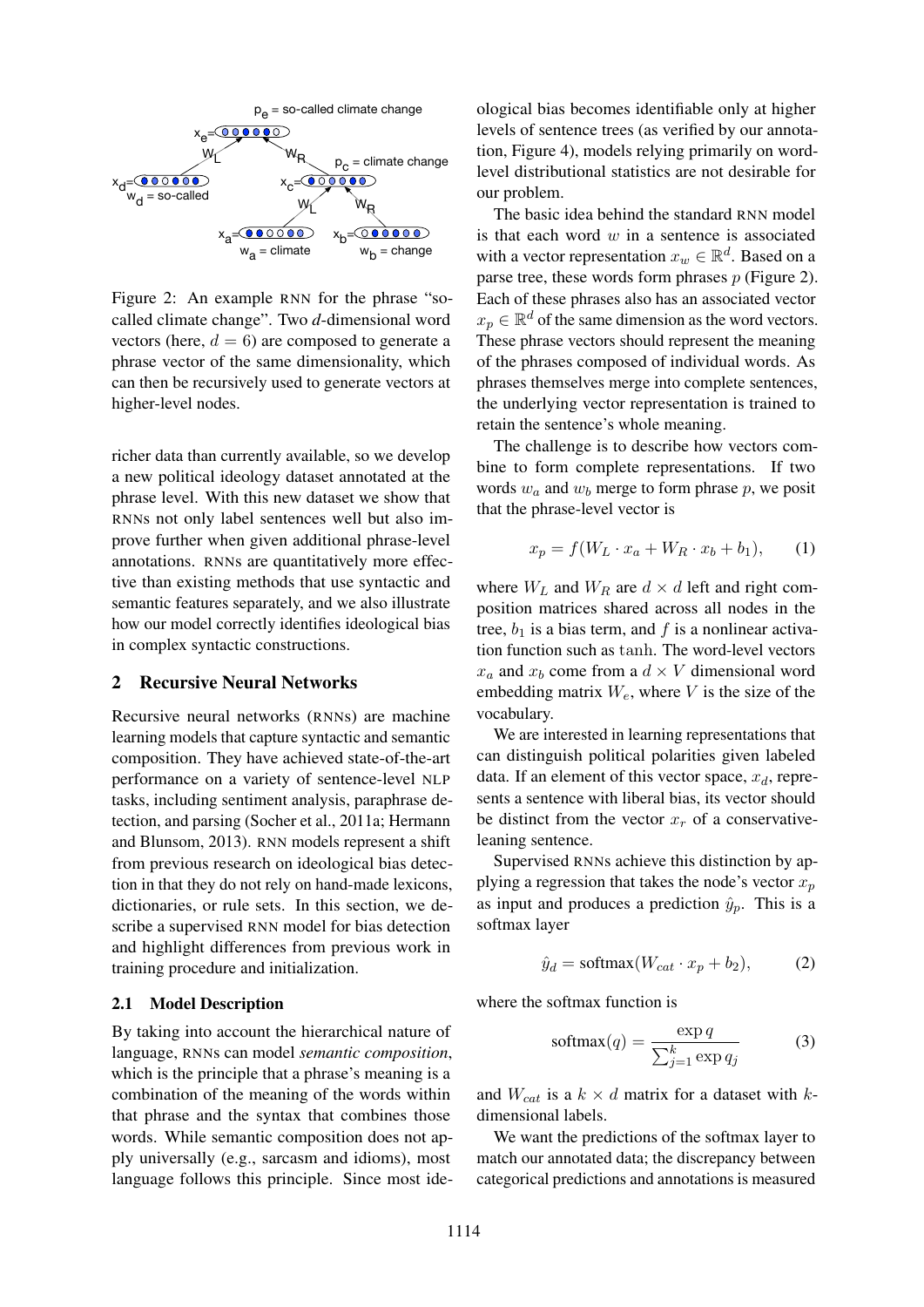through the cross-entropy loss. We optimize the model parameters to minimize the cross-entropy loss over all sentences in the corpus. The crossentropy loss of a single sentence is the sum over the true labels  $y_i$  in the sentence,

$$
\ell(\hat{y}_s) = \sum_{p=1}^{k} y_p * log(\hat{y}_p).
$$
 (4)

This induces a supervised objective function over all sentences: a regularized sum over all node losses normalized by the number of nodes  $N$  in the training set,

$$
C = \frac{1}{N} \sum_{i}^{N} \ell(pred_i) + \frac{\lambda}{2} ||\theta||^2.
$$
 (5)

We use L-BFGS with parameter averaging (Hashimoto et al., 2013) to optimize the model parameters  $\theta = (W_L, W_R, W_{cat}, W_e, b_1, b_2)$ . The gradient of the objective, shown in Eq. (6), is computed using backpropagation through structure (Goller and Kuchler, 1996),

$$
\frac{\partial C}{\partial \theta} = \frac{1}{N} \sum_{i}^{N} \frac{\partial \ell(\hat{y}_i)}{\partial \theta} + \lambda \theta. \tag{6}
$$

#### 2.2 Initialization

When initializing our model, we have two choices: we can initialize all of our parameters randomly or provide the model some prior knowledge. As we see in Section 4, these choices have a significant effect on final performance.

Random The most straightforward choice is to initialize the word embedding matrix  $W_e$  and composition matrices  $W_L$  and  $W_R$  randomly such that without any training, representations for words and phrases are arbitrarily projected into the vector space.

word2vec The other alternative is to initialize the word embedding matrix  $W_e$  with values that reflect the meanings of the associated word types. This improves the performance of RNN models over random initializations (Collobert and Weston, 2008; Socher et al., 2011a). We initialize our model with 300-dimensional *word2vec* toolkit vectors generated by a continuous skip-gram model trained on around 100 billion words from the Google News corpus (Mikolov et al., 2013).

The word2vec embeddings have linear relationships (e.g., the closest vectors to the average of

"green" and "energy" include phrases such as "renewable energy", "eco-friendly", and "efficient lightbulbs"). To preserve these relationships as phrases are formed in our sentences, we initialize our left and right composition matrices such that parent vector  $p$  is computed by taking the average of children a and  $b$  ( $W_L = W_R = 0.5 \mathbb{I}_{d \times d}$ ). This initialization of the composition matrices has previously been effective for parsing (Socher et al., 2013a).

### 3 Datasets

We performed initial experiments on a dataset of Congressional debates that has annotations on the author level for partisanship, not ideology. While the two terms are highly correlated (e.g., a member of the Republican party likely agrees with conservative stances on most issues), they are not identical. For example, a moderate Republican might agree with the liberal position on increased gun control but take conservative positions on other issues. To avoid conflating partisanship and ideology we create a new dataset annotated for ideological bias on the sentence and phrase level. In this section we describe our initial dataset (Convote) and explain the procedure we followed for creating our new dataset (IBC). $<sup>1</sup>$ </sup>

#### 3.1 Convote

The Convote dataset (Thomas et al., 2006) consists of US Congressional floor debate transcripts from 2005 in which all speakers have been labeled with their political party (Democrat, Republican, or independent). We propagate party labels down from the speaker to all of their individual sentences and map from party label to ideology label (Demo $crat \rightarrow liberal$ , Republican  $\rightarrow$  conservative). This is an expedient choice; in future work we plan to make use of work in political science characterizing candidates' ideological positions empirically based on their behavior (Carroll et al., 2009).

While the Convote dataset has seen widespread use for document-level political classification, we are unaware of similar efforts at the sentence level.

#### 3.1.1 Biased Sentence Selection

The strong correlation between US political parties and political ideologies (Democrats with liberal, Republicans with conservative) lends confidence that this dataset contains a rich mix of ideological

<sup>&</sup>lt;sup>1</sup>Available at http://cs.umd.edu/~miyyer/ibc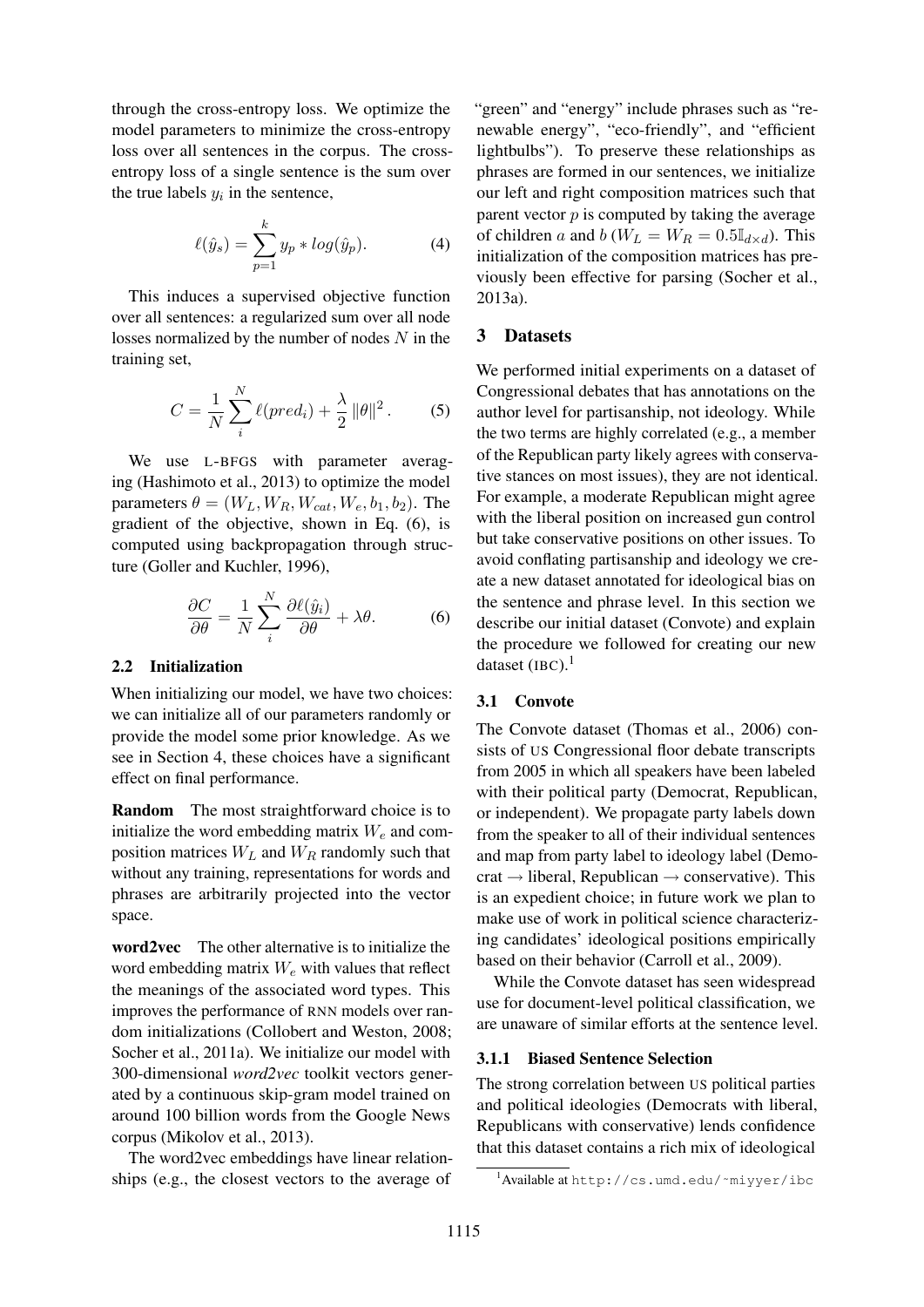statements. However, the raw Convote dataset contains a low percentage of sentences with explicit ideological bias. $<sup>2</sup>$  We therefore use the features</sup> in Yano et al. (2010), which correlate with political bias, to select sentences to annotate that have a higher likelihood of containing bias. Their features come from the Linguistic Inquiry and Word Count lexicon (LIWC) (Pennebaker et al., 2001), as well as from lists of "sticky bigrams" (Brown et al., 1992) strongly associated with one party or another (e.g., "illegal aliens" implies conservative, "universal healthcare" implies liberal).

We first extract the subset of sentences that contains any words in the LIWC categories of Negative Emotion, Positive Emotion, Causation, Anger, and Kill verbs. $3$  After computing a list of the top 100 sticky bigrams for each category, ranked by loglikelihood ratio, and selecting another subset from the original data that included only sentences containing at least one sticky bigram, we take the union of the two subsets. Finally, we balance the resulting dataset so that it contains an equal number of sentences from Democrats and Republicans, leaving us with a total of 7,816 sentences.

#### 3.2 Ideological Books

In addition to Convote, we use the Ideological Books Corpus (IBC) developed by Gross et al. (2013). This is a collection of books and magazine articles written between 2008 and 2012 by authors with well-known political leanings. Each document in the IBC has been manually labeled with coarse-grained ideologies (right, left, and center) as well as fine-grained ideologies (e.g., religious-right, libertarian-right) by political science experts.

There are over a million sentences in the IBC, most of which have no noticeable political bias. Therefore we use the filtering procedure outlined in Section 3.1.1 to obtain a subset of 55,932 sentences. Compared to our final Convote dataset, an even larger percentage of the IBC sentences exhibit no noticeable political bias.<sup>4</sup> Because our goal is to distinguish between liberal and conservative

bias, instead of the more general task of classifying sentences as "neutral" or "biased", we filter the dataset further using DUALIST (Settles, 2011), an active learning tool, to reduce the proportion of neutral sentences in our dataset. To train the DUALIST classifier, we manually assigned class labels of "neutral" or "biased" to 200 sentences, and selected typical partisan unigrams to represent the "biased" class. DUALIST labels 11,555 sentences as politically biased, 5,434 of which come from conservative authors and 6,121 of which come from liberal authors.

### 3.2.1 Annotating the IBC

For purposes of annotation, we define the task of political ideology detection as identifying, if possible, the political position of a given sentence's author, where position is either *liberal* or *conservative*. <sup>5</sup> We used the Crowdflower crowdsourcing platform (crowdflower.com), which has previously been used for subsentential sentiment annotation (Sayeed et al., 2012), to obtain human annotations of the filtered IBC dataset for political bias on both the sentence and phrase level. While members of the Crowdflower workforce are certainly not experts in political science, our simple task and the ubiquity of political bias allows us to acquire useful annotations.

Crowdflower Task First, we parse the filtered IBC sentences using the Stanford constituency parser (Socher et al., 2013a). Because of the expense of labeling every node in a sentence, we only label one path in each sentence. The process for selecting paths is as follows: first, if any paths contain one of the top-ten partisan unigrams, $6$  we select the longest such path; otherwise, we select the path with the most open class constituencies (NP, VP, ADJP). The root node of a sentence is always included in a path.

Our task is shown in Figure 3. Open class constituencies are revealed to the worker incrementally, starting with the NP, VP, or ADJP furthest from the root and progressing up the tree. We choose this design to prevent workers from changing their lower-level phrase annotations after reading the full sentence.

<sup>&</sup>lt;sup>2</sup>Many sentences in Convote are variations on "I think this is a good/bad bill", and there is also substantial parliamentary boilerplate language.

<sup>&</sup>lt;sup>3</sup>While Kill verbs are not a category in LIWC, Yano et al. (2010) adopted it from Greene and Resnik (2009) and showed it to be a useful predictor of political bias. It includes words such as "slaughter" and "starve".

<sup>&</sup>lt;sup>4</sup>This difference can be mainly attributed to a historical topics in the IBC (e.g., the Crusades, American Civil War). In Convote, every sentence is part of a debate about 2005 political policy.

<sup>5</sup>This is a simplification, as the ideological hierarchy in IBC makes clear.

 $6$ The words that the multinomial naïve Bayes classifier in DUALIST marked as highest probability given a polarity: market, abortion, economy, rich, liberal, tea, economic, taxes, gun, abortion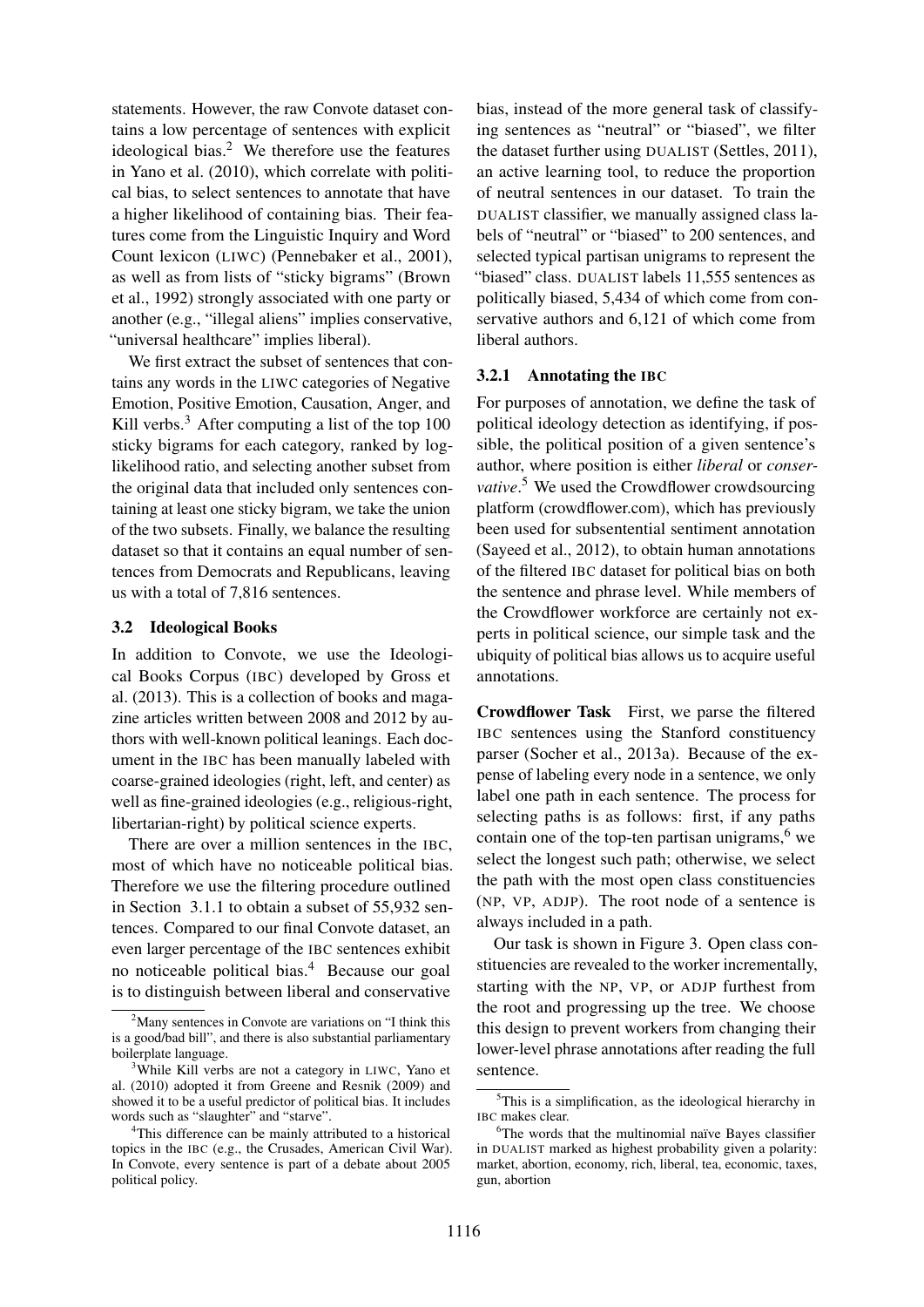Filtering the Workforce To ensure our annotators have a basic understanding of US politics, we restrict workers to US IP addresses and require workers manually annotate one node from 60 different "gold " paths annotated by the authors. We select these nodes such that the associated phrase is either obviously biased or obviously neutral. Workers must correctly annotate at least six of eight gold paths before they are granted access to the full task. In addition, workers must maintain 75% accuracy on gold paths that randomly appear alongside normal paths. Gold paths dramatically improve the quality of our workforce: 60% of contributors passed the initial quiz (the 40% that failed were barred from working on the task), while only 10% of workers who passed the quiz were kicked out for mislabeling subsequent gold paths.

Annotation Results Workers receive the following instructions:

Each task on this page contains a set of phrases from a single sentence. For each phrase, decide whether or not the author favors a political position to the left (*Liberal*) or right (*Conservative*) of center.

- If the phrase is indicative of a position to the left of center, please choose *Liberal*.
- If the phrase is indicative of a position to the right of center, please choose *Conservative*.
- If you feel like the phrase indicates some position to the left or right of the political center, but you're not sure which direction, please mark *Not neutral, but I'm unsure of which direction*.
- If the phrase is not indicative of a position to the left or right of center, please mark *Neutral*.

We had workers annotate 7,000 randomly selected paths from the filtered IBC dataset, with half of the paths coming from conservative authors and the other half from liberal authors, as annotated by Gross et al. (2013). Three workers annotated each path in the dataset, and we paid \$0.03 per sentence. Since identifying political bias is a relatively difficult and subjective task, we include all sentences where at least two workers agree on a label for the root node in our final dataset, except when that label is "Not neutral, but I'm unsure of

#### the Republican leadership

- <sup>O</sup> Neutral
- Conservative
- C Liberal
- Not neutral, but I'm unsure of which direction

the Republican leadership making clear it wanted no piece of meaningful health care reform

- **O** Neutral
- Conservative
- **C** Liberal
- Not neutral, but I'm unsure of which direction

But, with the Republican leadership making clear it wanted no piece of meaningful health care reform, few Republicans were interested in nego-tiating seriously.

- O Neutral
- Conservative
- **C** Liberal
- Not neutral, but I'm unsure of which direction

Figure 3: Example political ideology annotation task showing incremental reveal of progressively longer phrases.

which direction". We only keep phrase-level annotations where at least two workers agree on the label: 70.4% of all annotated nodes fit this definition of agreement. All unannotated nodes receive the label of their closest annotated ancestor. Since the root of each sentence is always annotated, this strategy ensures that every node in the tree has a label. Our final balanced IBC dataset consists of 3,412 sentences (4,062 before balancing and removing neutral sentences) with a total of 13,640 annotated nodes. Of these sentences, 543 switch polarity (liberal  $\rightarrow$  conservative or vice versa) on an annotated path.

While we initially wanted to incorporate neutral labels into our model, we observed that lower-level phrases are almost always neutral while full sentences are much more likely to be biased (Figure 4). Due to this discrepancy, the objective function in Eq. (5) was minimized by making neutral predictions for almost every node in the dataset.

# 4 Experiments

In this section we describe our experimental framework. We discuss strong baselines that use lexical and syntactic information (including framingspecific features from previous work) as well as multiple RNN configurations. Each of these models have the same task: to predict sentence-level ideology labels for sentences in a test set. To account for label imbalance, we subsample the data so that there are an equal number of labels and report accuracy over this balanced dataset.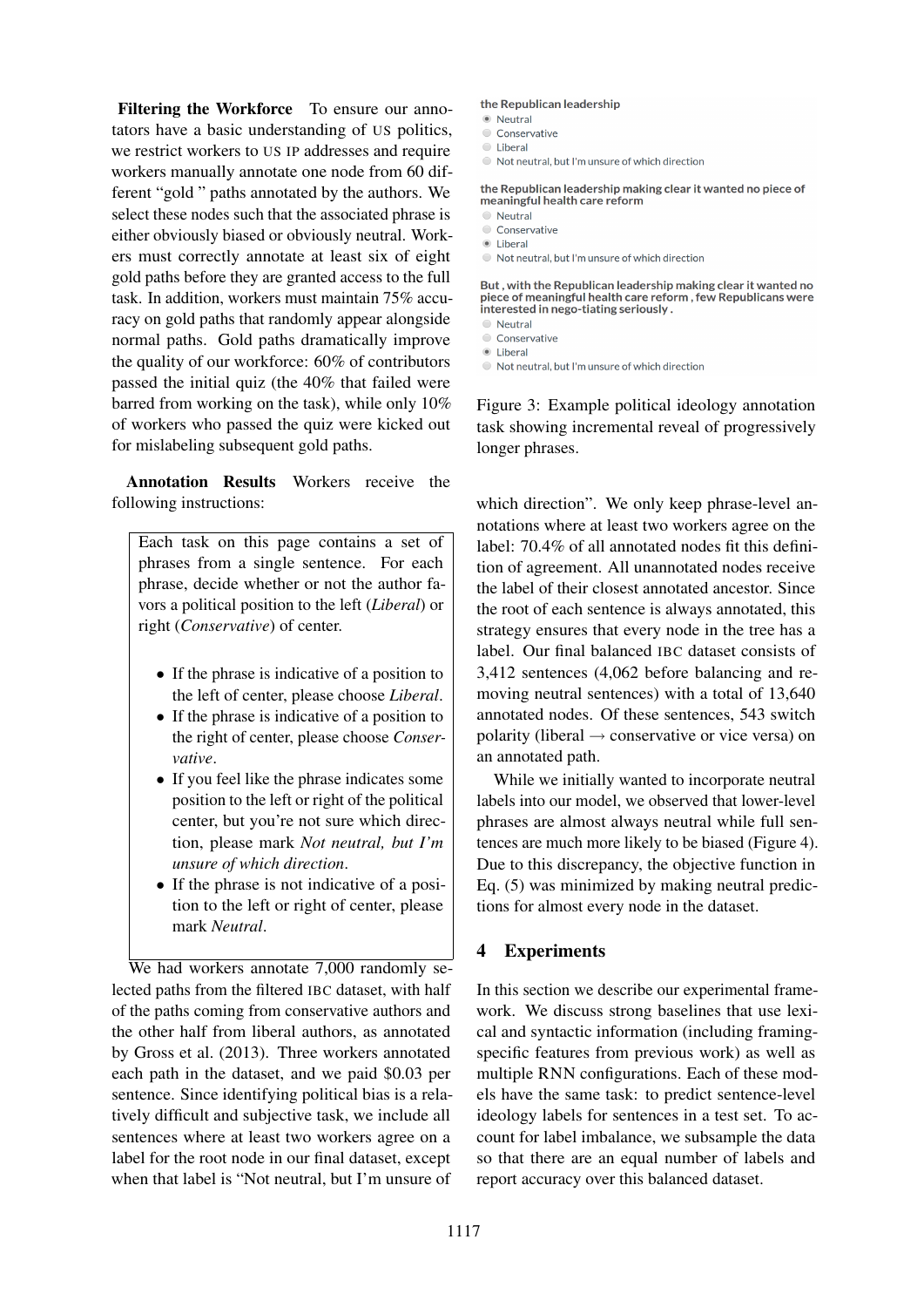

Figure 4: Proportion of liberal, conservative, and neutral annotations with respect to node depth (distance from root). As we get farther from the root of the tree, nodes are more likely to be neutral.

#### 4.1 Baselines

- The RANDOM baseline chooses a label at random from {*liberal*, *conservative*}.
- LR1, our most basic logistic regression baseline, uses only bag of words (*BoW*) features.
- LR2 uses only *BoW* features. However, LR2 also includes phrase-level annotations as separate training instances.<sup>7</sup>
- LR3 uses *BoW* features as well as syntactic pseudo-word features from Greene & Resnik (2009). These features from dependency relations specify properties of verbs (e.g., transitivity or nominalization). $8$
- LR-(W<sub>2V</sub>) is a logistic regression model trained on the average of the pretrained word embeddings for each sentence (Section 2.2).

The  $LR-(W2V)$  baseline allows us to compare against a strong lexical representation that encodes syntactic and semantic information without the RNN tree structure. (LR1, LR2) offer a comparison to simple bag of words models, while the LR3 baseline contrasts traditional syntactic features with those learned by RNN models.

### 4.2 RNN Models

For RNN models, we generate a feature vector for every node in the tree. Equation 1 allows us to

| Model           | Convote | <b>IBC</b> |
|-----------------|---------|------------|
| <b>RANDOM</b>   | 50%     | 50%        |
| LR1             | 64.7%   | 62.1%      |
| LR <sub>2</sub> |         | 61.9%      |
| LR3             | 66.9%   | 62.6%      |
| $LR-(W2V)$      | 66.6%   | 63.7%      |
| RNN1            | 69.4%   | 66.2%      |
| $RNN1-(W2V)$    | 70.2%   | 67.1%      |
| $RNN2-(W2V)$    |         | 69.3%      |

Table 1: Sentence-level bias detection accuracy. The RNN framework, adding phrase-level data, and initializing with word2vec all improve performance over logistic regression baselines. The LR2 and RNN2-(W2V) models were not trained on Convote since it lacks phrase annotations.

percolate the representations to the root of the tree. We generate the final instance representation by concatenating the root vector and the average of all other vectors (Socher et al., 2011b). We train an  $L_2$ -regularized logistic regression model over these concatenated vectors to obtain final accuracy numbers on the sentence level.

To analyze the effects of initialization and phrase-level annotations, we report results for three different RNN settings. All three models were implemented as described in Section 2 with the nonlinearity f set to the normalized tanh function,

$$
f(v) = \frac{\tanh(v)}{\|\tanh(v)\|}.
$$
 (7)

We perform 10-fold cross-validation on the training data to find the best RNN hyperparameters.<sup>9</sup>

We report results for RNN models with the following configurations:

- RNN1 initializes all parameters randomly and uses only sentence-level labels for training.
- RNN1-(W2V) uses the word2vec initialization described in Section 2.2 but is also trained on only sentence-level labels.
- RNN2-(W2V) is initialized using word2vec embeddings and also includes annotated phrase labels in its training. For this model, we also introduce a hyperparameter  $\beta$  that weights the error at annotated nodes  $(1 - \beta)$ higher than the error at unannotated nodes  $(\beta)$ ; since we have more confidence in the annotated labels, we want them to contribute more towards the objective function.

 $7$ The Convote dataset was not annotated on the phrase level, so we only provide a result for the IBC dataset.

 $8$ We do not include phrase-level annotations in the LR3 feature set because the pseudo-word features can only be computed from full sentence parses.

<sup>&</sup>lt;sup>9</sup>[λ<sub>W<sub>e</sub> =1e-6, λ<sub>W</sub> =1e-4, λ<sub>W<sub>cat</sub> =1e-3, β = 0.3]</sub></sub>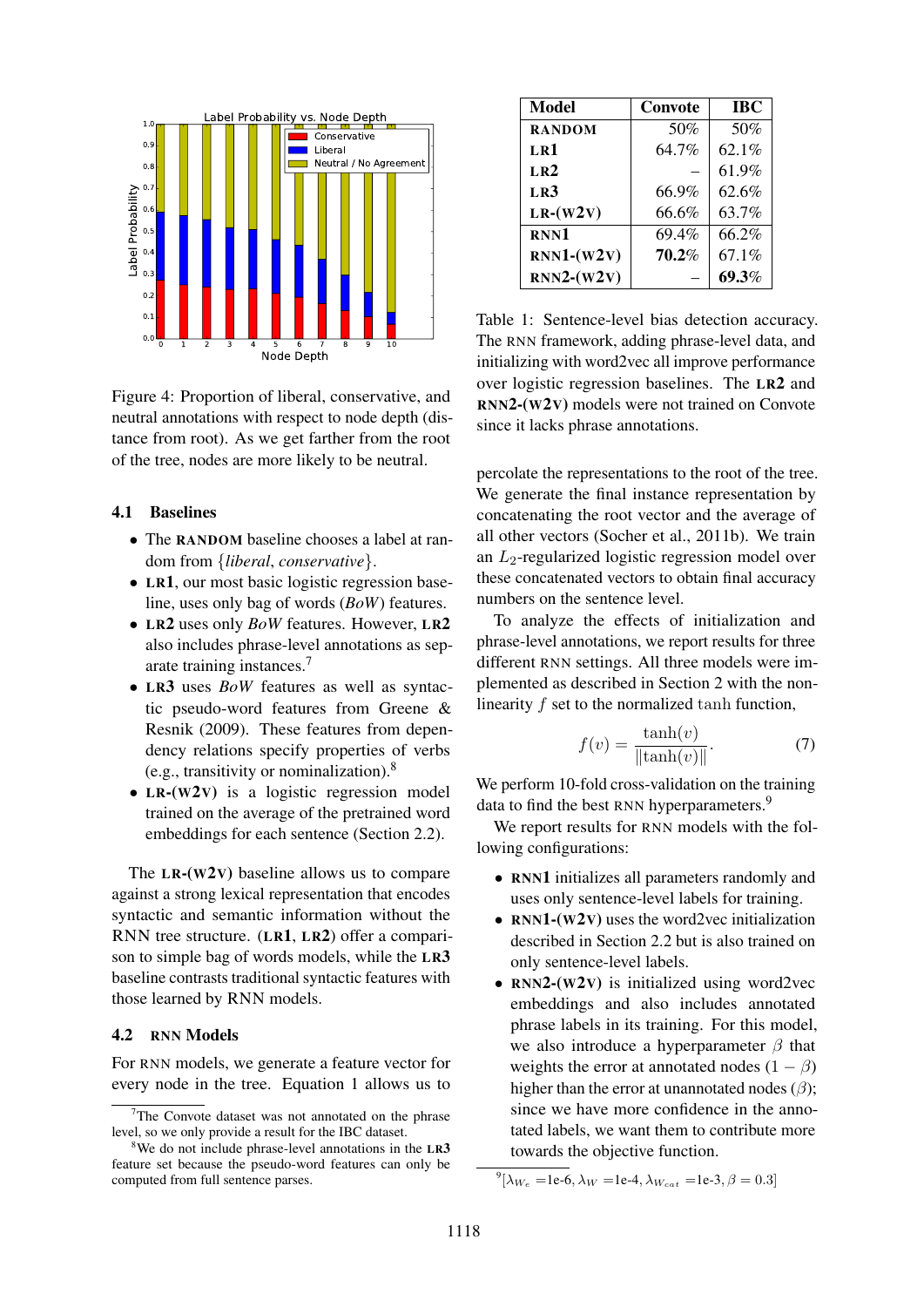For all RNN models, we set the word vector dimension d to 300 to facilitate direct comparison against the LR-(W2V) baseline.<sup>10</sup>

# 5 Where Compositionality Helps Detect Ideological Bias

In this section, we examine the RNN models to see why they improve over our baselines. We also give examples of sentences that are correctly classified by our best RNN model but incorrectly classified by all of the baselines. Finally, we investigate sentence constructions that our model cannot handle and offer possible explanations for these errors.

Experimental Results Table 1 shows the RNN models outperforming the bag-of-words baselines as well as the word2vec baseline on both datasets. The increased accuracy suggests that the trained RNNs are capable of detecting bias polarity switches at higher levels in parse trees. While phrase-level annotations do not improve baseline performance, the RNN model significantly benefits from these annotations because the phrases are themselves derived from nodes in the network structure. In particular, the phrase annotations allow our best model to detect bias accurately in complex sentences that the baseline models cannot handle.

Initializing the RNN  $W_e$  matrix with word2vec embeddings improves accuracy over randomly initialization by 1%. This is similar to improvements from pretrained vectors from neural language models (Socher et al., 2011b).

We obtain better results on Convote than on IBC with both bag-of-words and RNN models. This result was unexpected since the Convote labels are noisier than the annotated IBC labels; however, there are three possible explanations for the discrepancy. First, Convote has twice as many sentences as IBC, and the extra training data might help the model more than IBC's better-quality labels. Second, since the sentences in Convote were originally spoken, they are almost half as short (21.3 words per sentence) as those in the IBC (42.2 words per sentence). Finally, some information is lost at every propagation step, so RNNs are able to model the shorter sentences in Convote more effectively than the longer IBC sentences.

Qualitative Analysis As in previous work (Socher et al., 2011b), we visualize the learned

vector space by listing the most probable n-grams for each political affiliation in Table 2. As expected, conservatives emphasize values such as freedom and religion while disparaging excess government spending and their liberal opposition. Meanwhile, liberals inveigh against the gap between the rich and the poor while expressing concern for minority groups and the working class.

Our best model is able to accurately model the compositional effects of bias in sentences with complex syntactic structures. The first three sentences in Figure 5 were correctly classified by our best model  $(RNN2-(W2V))$  and incorrectly classified by all of the baselines. Figures 5A and C show traditional conservative phrases, "free market ideology" and "huge amounts of taxpayer money", that switch polarities higher up in the tree when combined with phrases such as "made worse by" and "saved by". Figure 5B shows an example of a bias polarity switch in the opposite direction: the sentence negatively portrays supporters of nationalized health care, which our model picks up on.

Our model often makes errors when polarity switches occur at nodes that are high up in the tree. In Figure 5D, "be used as an instrument to achieve charitable or social ends" reflects a liberal ideology, which the model predicts correctly. However, our model is unable to detect the polarity switch when this phrase is negated with "should not". Since many different issues are discussed in the IBC, it is likely that our dataset has too few examples of some of these issues for the model to adequately learn the appropriate ideological positions, and more training data would resolve many of these errors.

# 6 Related Work

A growing NLP subfield detects private states such as opinions, sentiment, and beliefs (Wilson et al., 2005; Pang and Lee, 2008) from text. In general, work in this category tends to combine traditional surface lexical modeling (e.g., bag-of-words) with hand-designed syntactic features or lexicons. Here we review the most salient literature related to the present paper.

### 6.1 Automatic Ideology Detection

Most previous work on ideology detection ignores the syntactic structure of the language in use in favor of familiar bag-of-words representations for

<sup>&</sup>lt;sup>10</sup>Using smaller vector sizes ( $d \in \{50, 100\}$ , as in previous work) does not significantly change accuracy.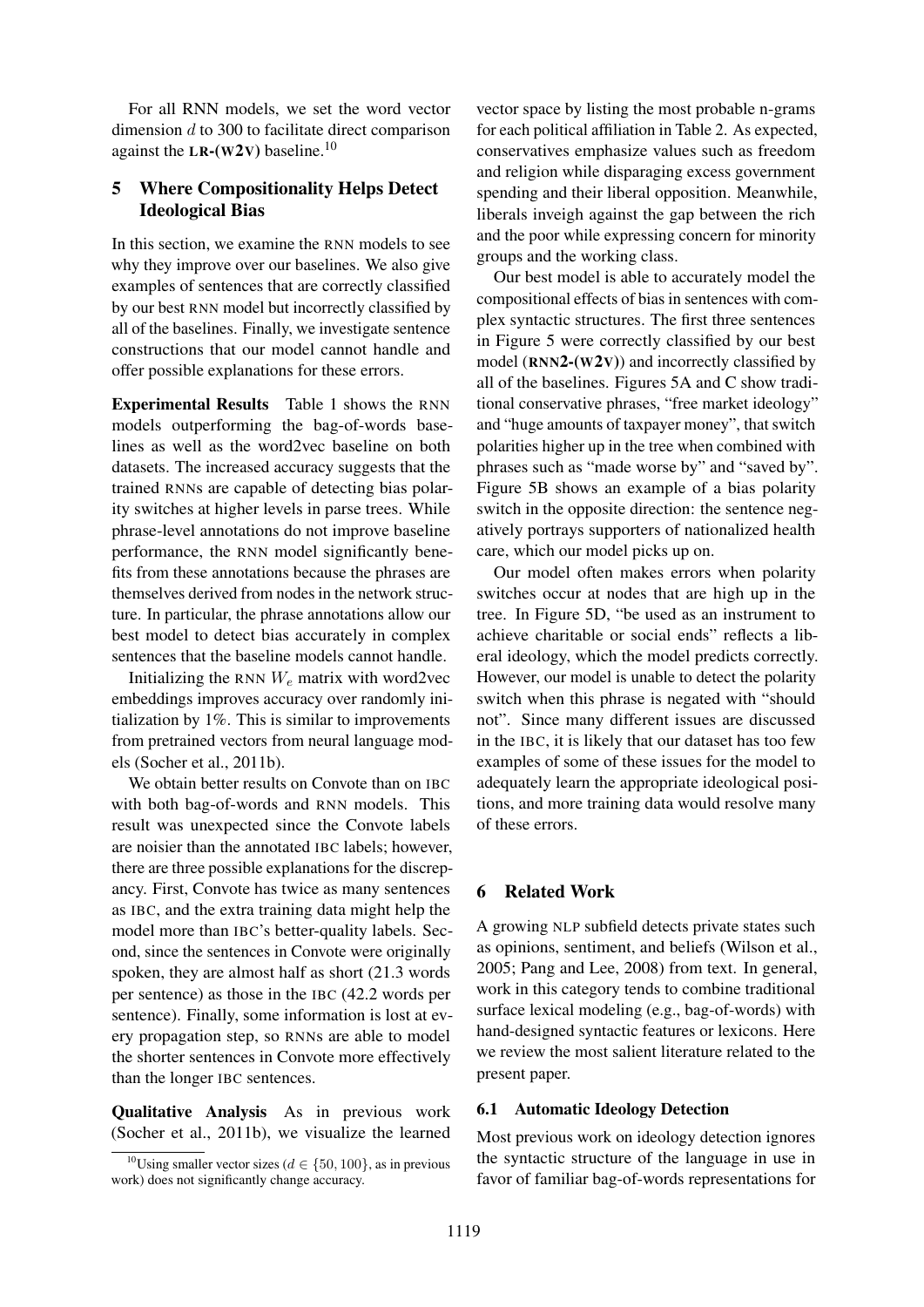

Figure 5: Predictions by  $RNN2-(W2V)$  on four sentences from the IBC. Node color is the true label (red for conservative, blue for liberal), and an "X" next to a node means the model's prediction was wrong. In *A* and *C*, the model accurately detects conservative-to-liberal polarity switches, while in *B* it correctly predicts the liberal-to-conservative switch. In *D*, negation confuses our model.

the sake of simplicity. For example, Gentzkow and Shapiro (2010) derive a "slant index" to rate the ideological leaning of newspapers. A newspaper's slant index is governed by the frequency of use of partisan collocations of 2-3 tokens. Similarly, authors have relied on simple models of language when leveraging inferred ideological positions. E.g., Gerrish and Blei (2011) predict the voting patterns of Congress members based on bagof-words representations of bills and inferred political leanings of those members.

Recently, Sim et al. (2013) have proposed a model to infer mixtures of ideological positions in documents, applied to understanding the evolution of ideological rhetoric used by political candidates during the campaign cycle. They use an HMM-based model, defining the states as a set of fine-grained political ideologies, and rely on a closed set of lexical bigram features associated with each ideology, inferred from a manually labeled ideological books corpus. Although it takes elements of discourse structure into account (capturing the"burstiness" of ideological terminology usage), their model explicitly ignores intrasentential contextual influences of the kind seen in Figure 1. Other approaches on the document level use topic models to analyze bias in news articles, blogs, and political speeches (Ahmed and Xing, 2010; Lin et al., 2008; Nguyen et al., 2013).

# 6.2 Subjectivity Detection

Detecting subjective language, which conveys opinion or speculation, is a related NLP problem. While sentences lacking subjective language may contain ideological bias (e.g., the topic of the sentence), highly-opinionated sentences likely have obvious ideological leanings. In addition, sentiment and subjectivity analysis offers methodological approaches that can be applied to automatic bias detection.

Wiebe et al. (2004) show that low-frequency words and some collocations are a good indicators of subjectivity. More recently, Recasens et al. (2013) detect biased words in sentences using indicator features for bias cues such as hedges and factive verbs in addition to standard bag-of-words and part-of-speech features. They show that this type of linguistic information dramatically improves performance over several standard baselines.

Greene and Resnik (2009) also emphasize the connection between syntactic and semantic relationships in their work on "implicit sentiment",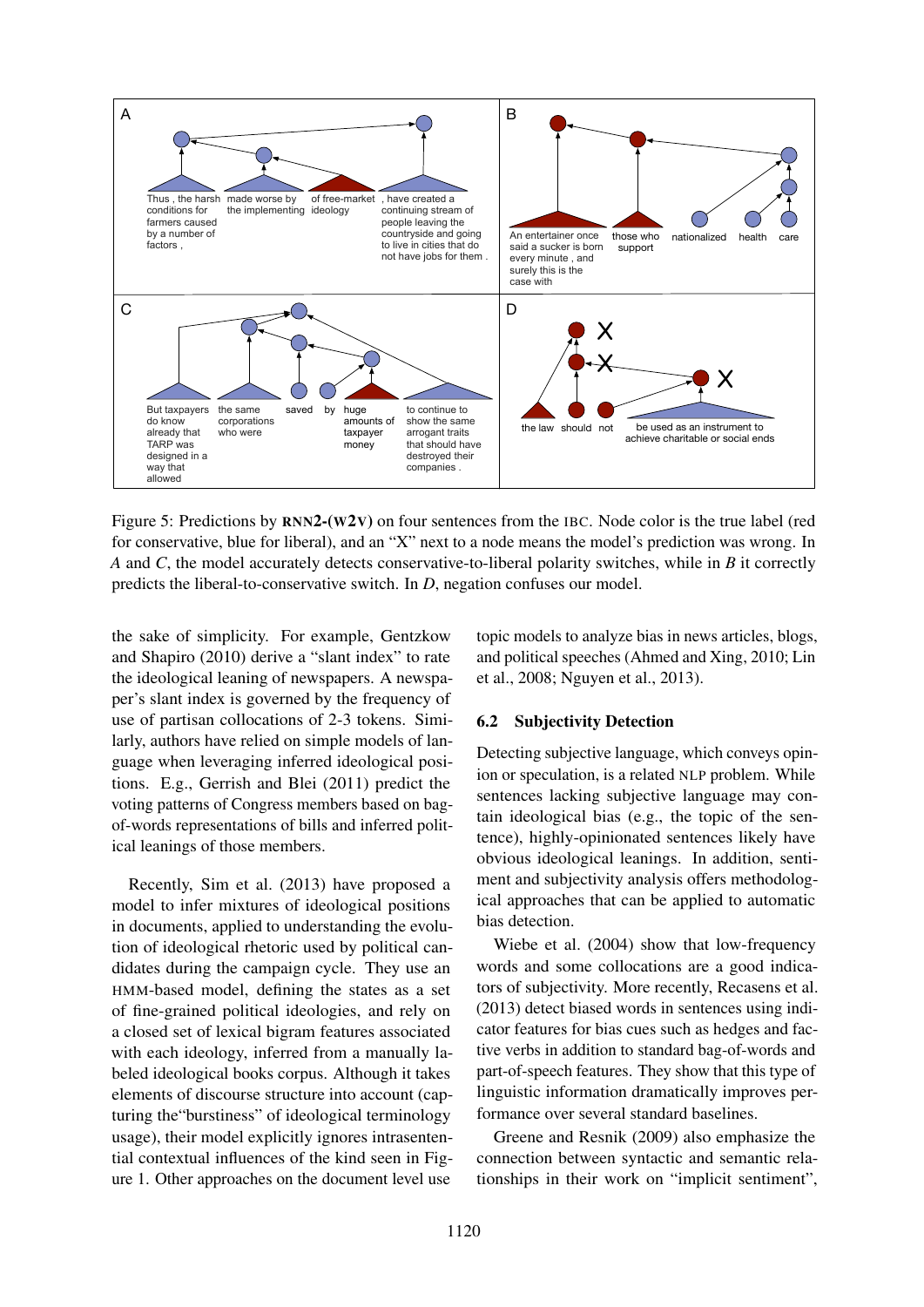| $\mathbf n$ | Most conservative n-grams                                                                                                                                                                                                                                                                                                                                             | Most liberal n-grams                                                                                                                                                                                                                                                                                                                          |
|-------------|-----------------------------------------------------------------------------------------------------------------------------------------------------------------------------------------------------------------------------------------------------------------------------------------------------------------------------------------------------------------------|-----------------------------------------------------------------------------------------------------------------------------------------------------------------------------------------------------------------------------------------------------------------------------------------------------------------------------------------------|
|             | Salt, Mexico, housework, speculated, consensus, lawyer,<br>pharmaceuticals, ruthless, deadly, Clinton, redistribution                                                                                                                                                                                                                                                 | rich, antipsychotic, malaria, biodiversity, richest, gene,<br>pesticides, desertification, Net, wealthiest, labor, fertil-<br>izer, nuclear, HIV                                                                                                                                                                                              |
| 3           | prize individual liberty, original liberal idiots, stock mar-<br>ket crash, God gives freedom, federal government inter-<br>ference, federal oppression nullification, respect individ-<br>ual liberty, Tea Party patriots, radical Sunni Islamists,<br>Obama stimulus programs                                                                                       | rich and poor, "corporate greed", super rich pay, carrying<br>the rich, corporate interest groups, young women work-<br>ers, the very rich, for the rich, by the rich, soaking the<br>rich, getting rich often, great and rich, the working poor,<br>corporate income tax, the poor migrants                                                  |
| 5           | spending on popular government programs, bailouts and<br>unfunded government promises, North America from<br>external threats, government regulations place on busi-<br>nesses, strong Church of Christ convictions, radical Is-<br>lamism and other threats                                                                                                          | the rich are really rich, effective forms of worker partic-<br>ipation, the pensions of the poor, tax cuts for the rich,<br>the ecological services of biodiversity, poor children and<br>pregnant women, vacation time for overtime pay                                                                                                      |
|             | government intervention helped make the Depression<br>Great, by God in His image and likeness, producing<br>wealth instead of stunting capital creation, the tradi-<br>tional American values of limited government, trillions<br>of dollars to overseas oil producers, its troubled assets to<br>federal sugar daddies, Obama and his party as racialist<br>fanatics | African Americans and other disproportionately poor<br>groups; the growing gap between rich and poor; the<br>Bush tax cuts for the rich; public outrage at corporate<br>and societal greed; sexually transmitted diseases, most<br>notably AIDS; organize unions or fight for better condi-<br>tions, the biggest hope for health care reform |

Table 2: Highest probability n-grams for conservative and liberal ideologies, as predicted by the RNN2- (W2V) model.

which refers to sentiment carried by sentence structure and not word choice. They use syntactic dependency relation features combined with lexical information to achieve then state-of-the-art performance on standard sentiment analysis datasets. However, these syntactic features are only computed for a thresholded list of domain-specific verbs. This work extends their insight of modeling sentiment as an interaction between syntax and semantics to ideological bias.

Future Work There are a few obvious directions in which this work can be expanded. First, we can consider more nuanced political ideologies beyond *liberal* and *conservative*. We show that it is possible to detect ideological bias given this binary problem; however, a finer-grained study that also includes neutral annotations may reveal more subtle distinctions between ideologies. While acquiring data with obscure political biases from the IBC or Convote is unfeasible, we can apply a similar analysis to social media (e.g., Twitter or Facebook updates) to discover how many different ideologies propagate in these networks.

Another direction is to implement more sophisticated RNN models (along with more training data) for bias detection. We attempted to apply syntactically-untied RNNs (Socher et al., 2013a) to our data with the idea that associating separate matrices for phrasal categories would improve representations at high-level nodes. While there were too many parameters for this model to work well here, other variations might prove successful, especially with more data. Finally, combining sentencelevel and document-level models might improve bias detection at both levels.

# 7 Conclusion

In this paper we apply recursive neural networks to political ideology detection, a problem where previous work relies heavily on bag-of-words models and hand-designed lexica. We show that our approach detects bias more accurately than existing methods on two different datasets. In addition, we describe an approach to crowdsourcing ideological bias annotations. We use this approach to create a new dataset from the IBC, which is labeled at both the sentence and phrase level.

# Acknowledgments

We thank the anonymous reviewers, Hal Daumé, Yuening Hu, Yasuhiro Takayama, and Jyothi Vinjumur for their insightful comments. We also want to thank Justin Gross for providing the IBC and Asad Sayeed for help with the Crowdflower task design, as well as Richard Socher and Karl Moritz Hermann for assisting us with our model implementations. This work was supported by NSF Grant CCF-1018625. Boyd-Graber is also supported by NSF Grant IIS-1320538. Any opinions, findings, conclusions, or recommendations expressed here are those of the authors and do not necessarily reflect the view of the sponsor.